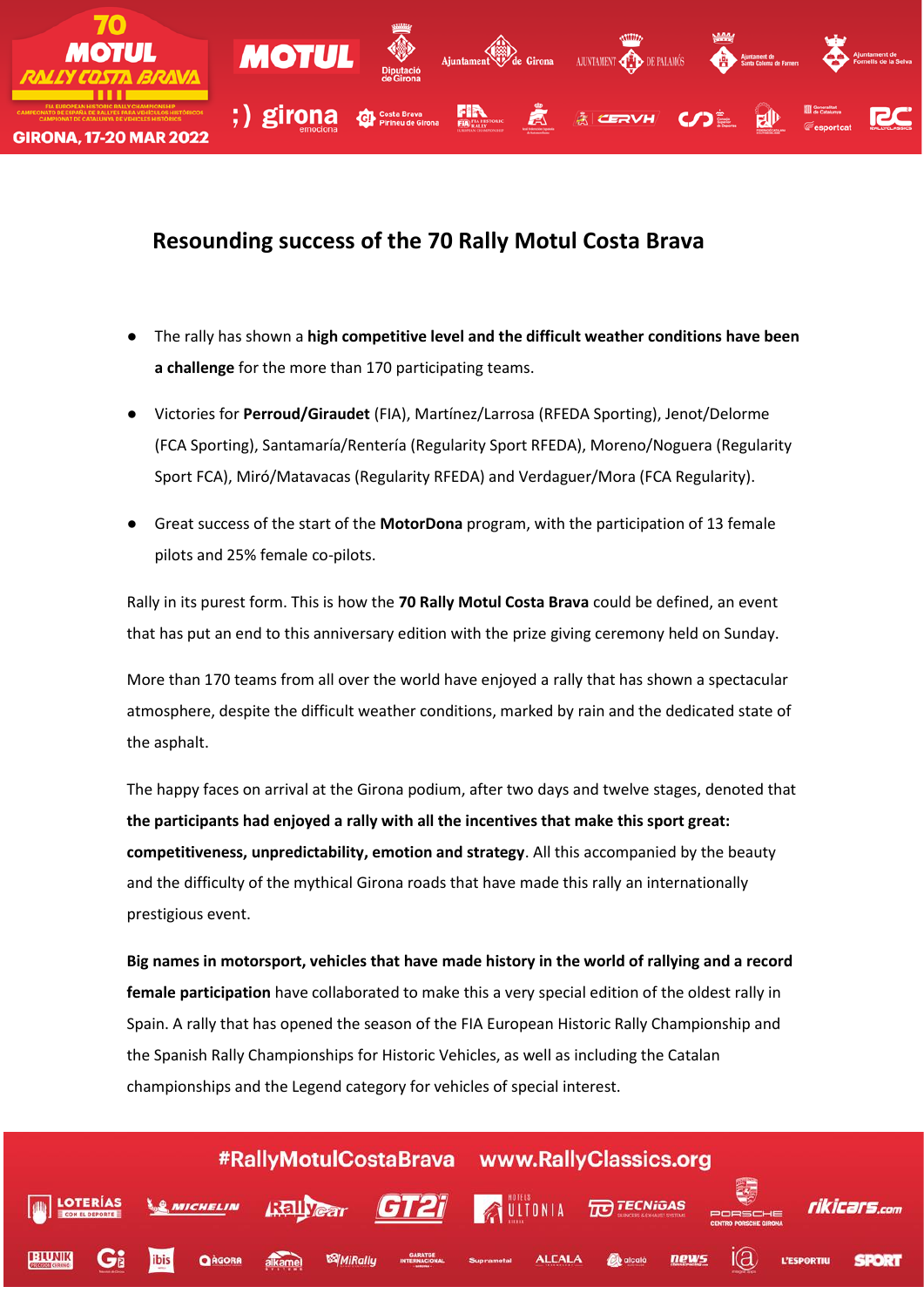

For Alex Romani, president of Club RallyClassics, "we couldn't have dreamed of a better anniversary edition than this one. We have had a participation of the highest level, the best vehicles that can be found in a historic rally and a great atmosphere both in Girona and in Fornells de la Selva and in the stages. The balance of the 70 Rally Motul Costa Brava is extraordinarily positive. We can only thank the involvement and work carried out by the entire organization, made up of approximately 400 volunteers, in the challenge of carrying out two rallies of this caliber just four months apart, and to Motul for joining us as title sponsor".

#### **Changing weather conditions and spectacle on the stages**

The last days of winter have been strongly felt during the 70 Rally Motul Costa Brava. The rain and low temperatures have accompanied most part of the event, giving the competition more excitement and spectacularity.

Friday's leg already started wet in the Els Àngels, Santa Pellaia and La Ganga stages, in a first loop where the wet tyres were essential to set good times. The weather was better in the afternoon loop, although in many cases it was decided to keep compounds.

The decisive stage on Saturday was raced entirely on a wet and slippery surface in the Osor, Collsaplana and Cladells stages, especially difficult in the afternoon loop. Fortunately, the rain stopped when the participants arrived in Girona to celebrate, together with the large audience that has accompanied all the ceremonies of the rally, the end of the competition.

#### **Excellent start of the MotorDona program**

The 70 Rally Motul Costa Brava has been the starting point of the MotorDona program. A total of 13 women drivers and 25% women co-drivers have participated in the rally, which has also had women in positions of responsibility in the organization and race direction, as well as among the volunteer teams that make the rally possible. The participation of all of them has helped to lay the foundations for a three-year program created by Club RallyClassics, in collaboration with institutions and companies, to promote the female participation in all areas of classic motoring.

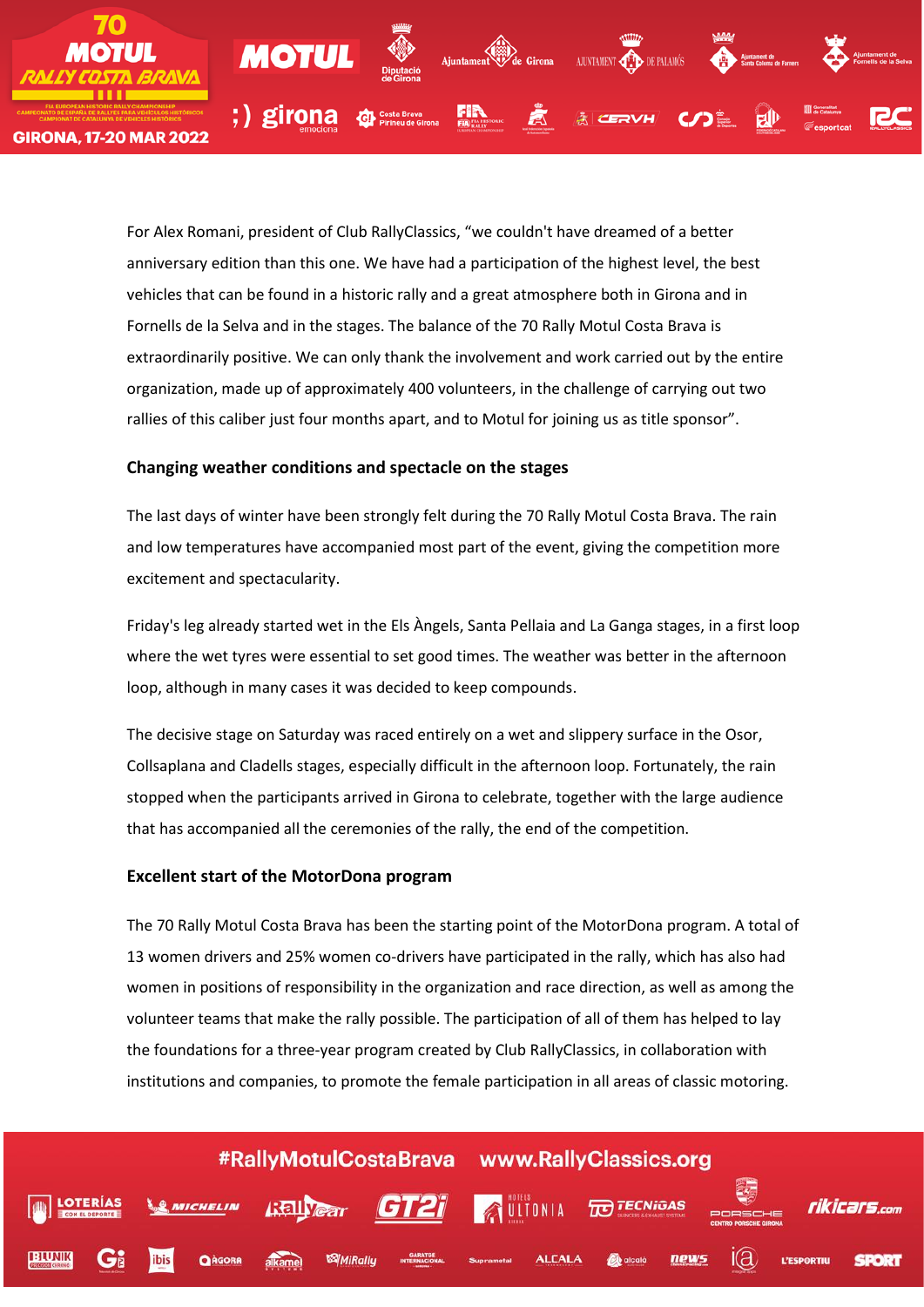

#### **Highly prestigious participants in the 70 Rally Motul Costa Brava**

The importance of this event on the international scene is demonstrated by the presence of leading motorsport figures. Perhaps the most anticipated was the return **of "Tony" Fassina, the winner of the Costa Brava Rally in 1982**, alongside Marco Verdelli aboard a Lancia Stratos HF with which he was enthusiastic about competing in these complicated conditions.

The participation of **Salvador Servià and Xavi Lorza**, as part of the SEAT Históricos squad, is also very remarkable. With the sole and exclusive goal of enjoying a rally together, 18 years later, Salvador and Xavi have surely relived the good times in the Rally Costa Brava of previous decades. Within the SEAT Históricos team, pastry chef Jordi Roca has enjoyed his debut in the world of rallying, enjoying every second of this experience that he explained that "it has left him amazed and eager to repeat".

This anniversary edition has also featured exceptional cars, such as the **Fiat 124 Spider 1600 with which Raffaele Pinto - Gino Macaluso won 50 years ago**, precisely in the edition of the rally's entry into the European Championship. The vehicle, driven by Massimo Macaluso, Gino's own son, received applause from all the fans on the podium.

# **70 Rally Motul Costa Brava results**

## **FIA European Historic Rally Championship**

With 45 cars entered in the FIA European Historic Rally Championship, it was clear that the competition was going to be fierce in the battle for the top positions. The most competitive was Category 4, which experienced a fantastic battle for the first positions won by the **BMW M3 of the Swiss Pascal Perroud and the Frenchman Denis Giraudet**. For Perroud, the victory was based on completing two first stages at a very high level, in which he gained a certain advantage over his rivals, and from then on focusing on managing the lead. A strategy that paid off, as they reached the finish line in first position, both in the European contest and in overall results of the rally.

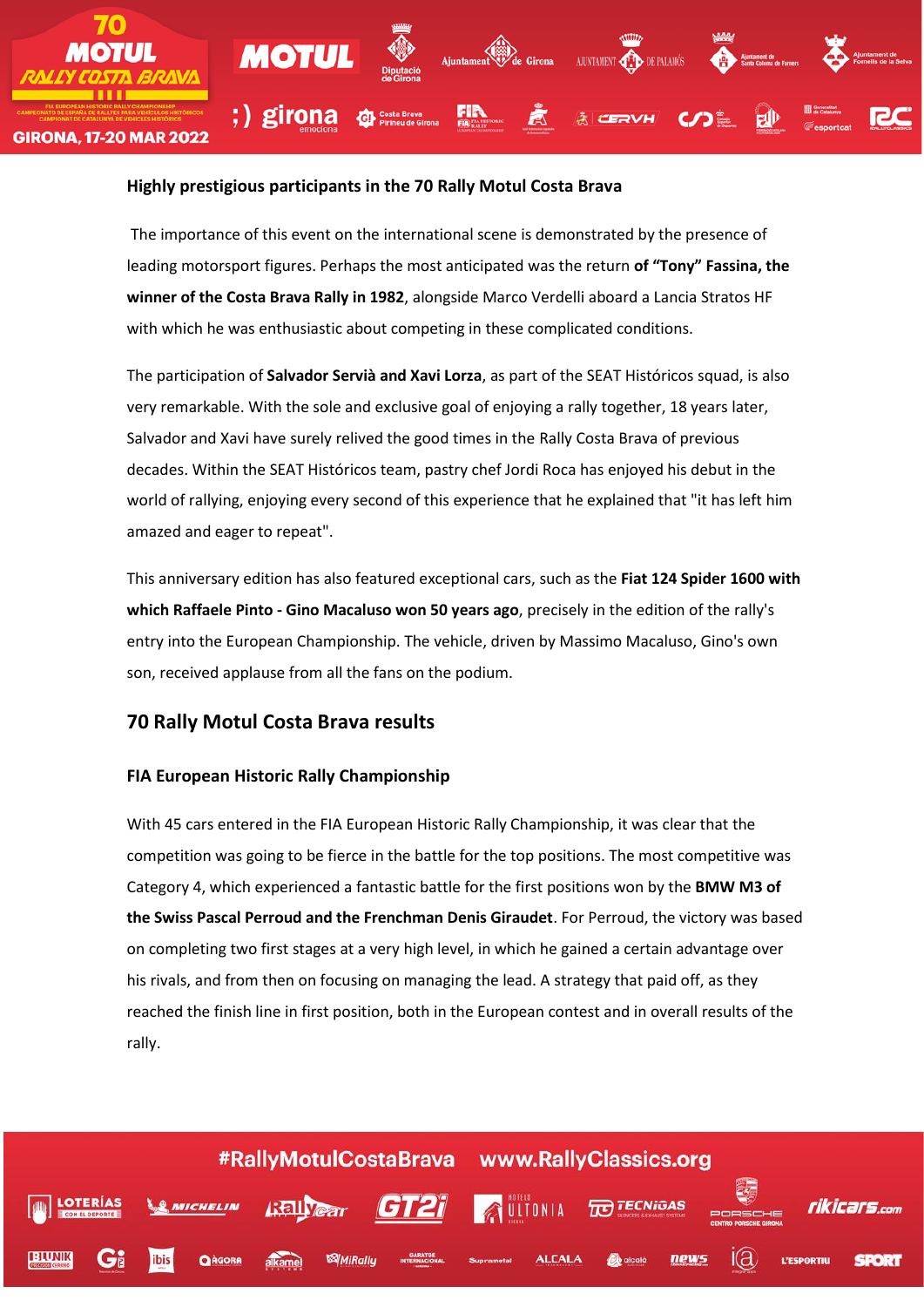

**This is the first victory in a prestigious rally like the Rally Motul Costa Brava for Pascal Perroud, while for the experienced Denis Giraudet, this is his third victory in the Catalan event**, after those he obtained in 1998 and 2001 together with Didier Auriol when the Rally Catalunya-Costa Brava was scoring for the World Rally Championship. After this pair finished Jean François Mourgues/Thierry Barjou (BMW M3) and the double winners of this rally "Lucky"/Fabrizia Pons (Lancia Delta HF Integrale 16V).

In category 3, the Audi Quattro of the Italians "Zippo"/Nicola Arena prevailed; **in category 2, great victory for "Tony" Fassina/Marco Verdelli (Lancia Stratos HF) on their triumphant return to the Rally Motul Costa Brava**; and in category 1, the highest podium slot was for Ernie Graham/Karen Graham (Ford Escort RS 1600 Twin Cam).

## **Spanish Rally Championship for Historic Vehicles (Sporting)**

José María Martínez "Aikon"/Luka Larrosa (BMW M3) were the fastest in the first rally of the national championship for historic vehicles, and also among the Pre-90 Cars. After them finished Jordi Ventura/Josep Autet (Ford Sierra RS Cosworth) and Miguel Otegui/Giovanni Breda (BMW 325i). The first classified in Pre-81 were Joan Riberas/Joan Circuns (Porsche 911 SC), the Youngtimers Trophy went to Ferran Nieva/Cesar Grau (Peugeot 106) and the Classic Trophy went to Monegasque Tiffaney Perlino/Michelle Perlino (Opel Kadett GT /E), who also took the MotorDona trophy for women's sporting teams.

## **Catalan Rally Championship For Historic and Classic Vehicles (Sporting)**

Among the vehicles entered in the Catalan contest, victory for the Monegasques Pierre-Manuel Jenot/Freddy Delorme (Ford Escort RS1800), in a great rally that took them to third position overall among the Sporting teams. After them finished José María Martínez "Aikon"/Luka Larrosa (BMW M3) and Jordi Ventura/Josep Autet (Ford Sierra RS Cosworth).

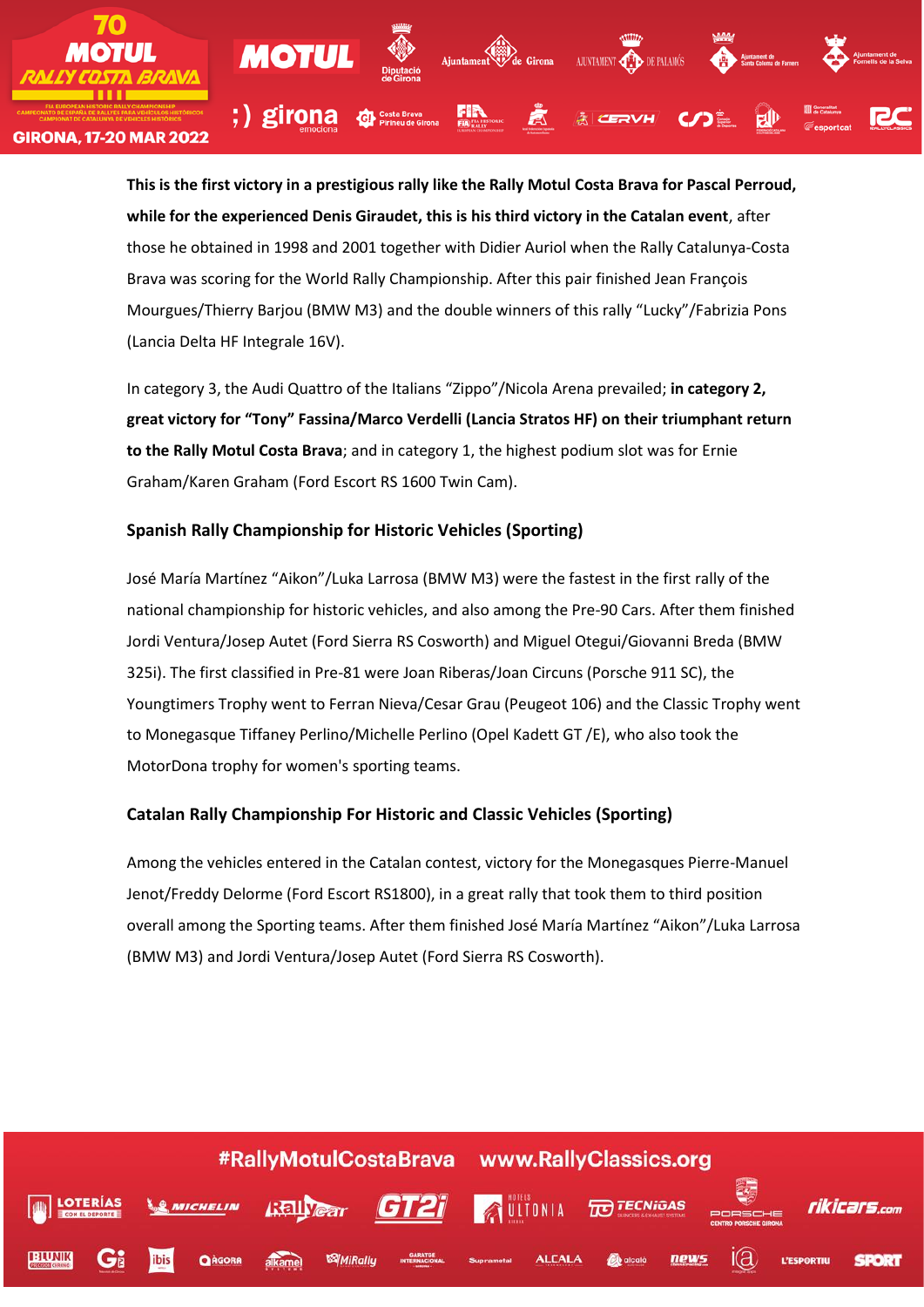

The season of the great European historic rallies has now been officially launched. The podium of the 70th Rally Motul Costa Brava, located on the Pont de Pedret in Girona, was the scene for the start ceremony of this event on Thursday afternoon, which opens the season of the European and Spanish Historic Rally Championships.

# **Spanish Rally Championship for Historic Vehicles (Regularity Sport)**

In the fastest of the national regularity categories, the current champions Asier Santamaría/Juan Carlos Rentería (Ford Sierra Cosworth 4x4) started their title defense in the best possible way. Second place went to the current Regularity national champions, Francisco Martínez/Antonio Caldeira (Volkswagen Golf GTi 1.8), followed by Santiago Campos/Javier Alonso (Lancia Delta HF Integrale).

# **Spanish Rally Championship for Historic Vehicles (Regularity)**

Carles Miró/Iván Matavacas (Porsche 911 SC) repeated their victory at the 69 Rally Costa Brava, demonstrating their great form in this highly competitive discipline. Mia Bardolet/Carles Jiménez (Seat 1400B, the oldest car in the rally) qualified second, with the Italians Giorgio Schön/Francesco Giammarino (Lancia Delta HF Integrale) third.

Sixth in the standings were the Italians Marina Orlandi/Mariarosa Vicari (Lancia Beta Montecarlo), who thus revalidated their victory in the MotorDona trophy for women's Regularity teams.

# **Catalan Rally Championship (Regularity Sport)**

The current champions José Luís Moreno/Isidre Noguera (BMW320I) won in the high average regularity of the Catalan competition, with Albert Rosa/Jan Rosa (Peugeot 205 GTI) second and Ramón Dalmau/Antoni Moragas (BMW 325I) in third position.

# **Catalan Rally Championship (Regularity)**

In the Catalan discipline of low average regularity, Antoni Verdaguer/María Jesús Mora (Porsche 944 Turbo) prevailed, ahead of Carles Miró / Iván Matavacas (Porsche 911 SC) and Josep Maria Vidal/Dani Robledillo (Autobianchi A112 Abarth).